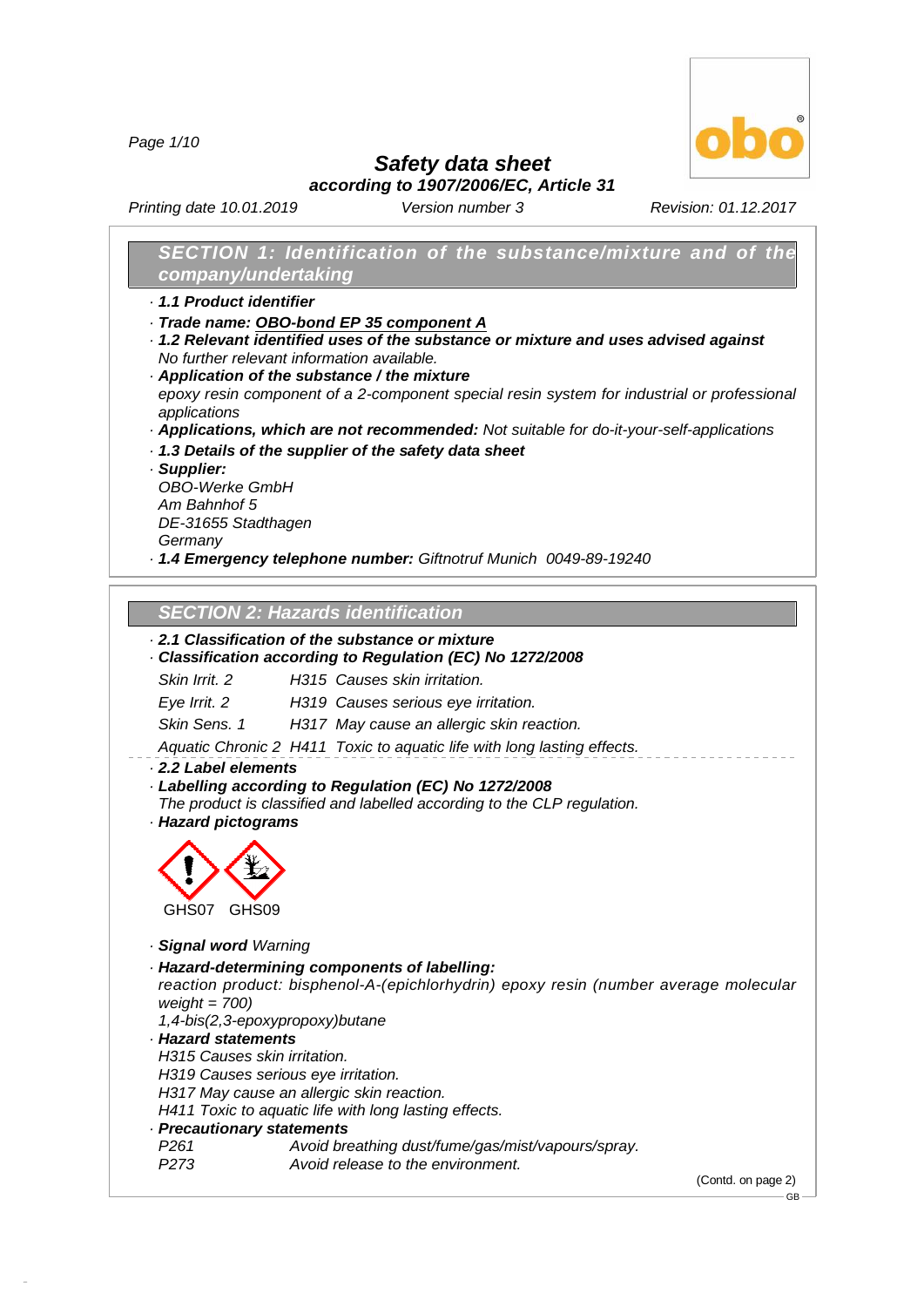*Page 2/10*



# *Safety data sheet according to 1907/2006/EC, Article 31*

*Printing date 10.01.2019 Version number 3 Revision: 01.12.2017*

### *Trade name: OBO-bond EP 35 component A*

(Contd. of page 1)

*P280 Wear protective gloves / eye protection / face protection. P305+P351+P338 IF IN EYES: Rinse cautiously with water for several minutes. Remove contact lenses, if present and easy to do. Continue rinsing. P333+P313 If skin irritation or rash occurs: Get medical advice/attention. P501 Dispose of contents/container in accordance with local/regional/national/ international regulations. · Additional information: Contains epoxy constituents. May produce an allergic reaction. · 2.3 Other hazards*

- *· Results of PBT and vPvB assessment*
- *· PBT: Not applicable. · vPvB: Not applicable.*

# *SECTION 3:Composition/information on ingredients*

#### *· 3.2 Mixtures*

*· Description: Modified epoxy resin*

| Dangerous components:             |                                                                                                                                    |         |
|-----------------------------------|------------------------------------------------------------------------------------------------------------------------------------|---------|
| CAS: 25068-38-6<br>NLP: 500-033-5 | reaction product: bisphenol-A-(epichlorhydrin) epoxy<br>resin (number average molecular weight = 700)                              | 50-100% |
| Reg.nr.: 2119456619-26            | Aquatic Chronic 2, H411; Skin Irrit. 2, H315; Eye Irrit.<br>2, H319; Skin Sens. 1, H317                                            |         |
| CAS: 28064-14-4                   | Bisphenol F-epichlorhydrine; epoxy resin                                                                                           | 25-50%  |
|                                   | Aquatic Chronic 4, H413                                                                                                            |         |
| CAS: 2425-79-8                    | 1,4-bis(2,3-epoxypropoxy)butane                                                                                                    | 10<25%  |
| EINECS: 219-371-7                 | Acute Tox. 4, H312; Acute Tox. 4, H332; Skin Irrit. 2,<br>H315; Eye Irrit. 2, H319; Skin Sens. 1, H317; Aquatic<br>Chronic 3, H412 |         |

*· Additional information: For the wording of the listed hazard phrases refer to section 16.*

# *SECTION 4:First aid measures*

### *· 4.1 Description of first aid measures*

- *· General information: Immediately remove any clothing soiled by the product.*
- *· After inhalation:*
- *Supply fresh air and to be sure call for a doctor.*
- *In case of unconsciousness place patient stably in side position for transportation.*
- *· After skin contact:*
- *If skin irritation continues, consult a doctor.*

*Immediately wash with water and soap and rinse thoroughly.*

*· After eye contact:*

*Rinse opened eye for several minutes under running water. If symptoms persist, consult a doctor.*

*· After swallowing:*

48.0.6

*Rinse out mouth and then drink plenty of water.*

*Do not induce vomiting; call for medical help immediately.*

(Contd. on page 3)

GB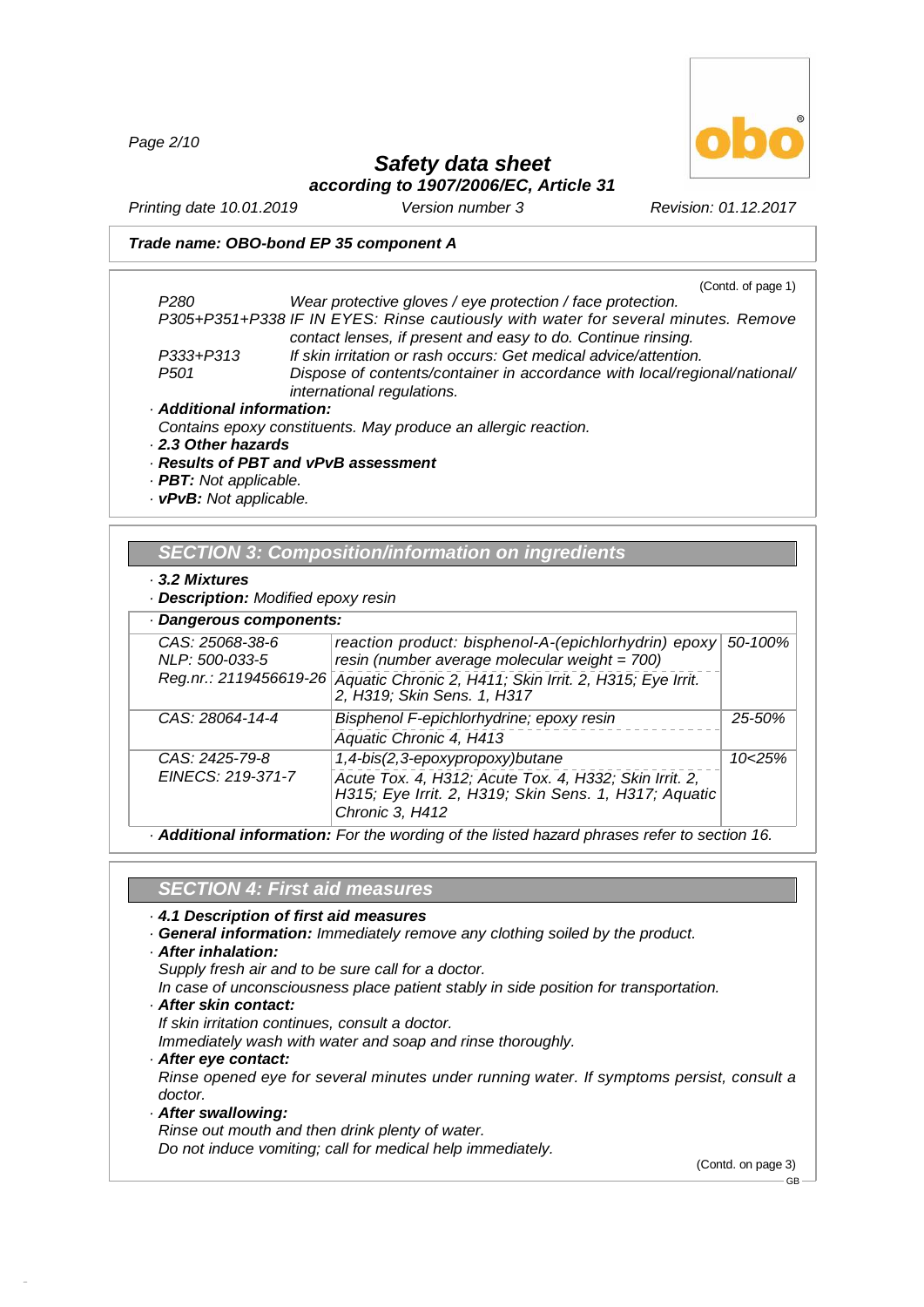*Page 3/10*

# *Safety data sheet*

*according to 1907/2006/EC, Article 31*

*Printing date 10.01.2019 Version number 3 Revision: 01.12.2017*

# *Trade name: OBO-bond EP 35 component A*

- *· 4.2 Most important symptoms and effects, both acute and delayed No further relevant information available.*
- *· 4.3 Indication of any immediate medical attention and special treatment needed No further relevant information available.*

**SECTION 5: Firefighting measures** 

- *· 5.1 Extinguishing media*
- *· Suitable extinguishing agents:*

*CO2, powder or water spray. Fight larger fire with alcohol resistant foam.*

*· For safety reasons unsuitable extinguishing agents: Water with full jet*

# *· 5.2 Special hazards arising from the substance or mixture*

*Under certain fire conditions, traces of other toxic gases cannot be excluded, e.g.: Hydrogen chloride (HCl) Carbon monoxide (CO) Burning produces harmful toxic smoke. Carbon oxides.*

- *· 5.3 Advice for firefighters*
- *· Protective equipment: Wear fully protective suit.*

*Wear self-contained respiratory protective device.*

*· Additional information Collect contaminated fire fighting water separately. It must not enter the sewage system. Dispose of fire debris and contaminated fire fighting water in accordance with official regulations.*

# *SECTION 6:Accidental release measures*

- *· 6.1 Personal precautions, protective equipment and emergency procedures Wear protective clothing.*
- *· 6.2 Environmental precautions:*

*Do not allow to enter sewers/ surface or ground water.*

*Do not allow product to reach sewage system or any water course.*

*Inform respective authorities in case of seepage into water course or sewage system.*

*· 6.3 Methods and material for containment and cleaning up:*

*Absorb with liquid-binding material (sand, diatomite, acid binders, universal binders, sawdust).*

*Ensure adequate ventilation.*

48.0.6

- *· 6.4 Reference to other sections*
- *See Section 7 for information on safe handling.*
- *See Section 8 for information on personal protection equipment.*
- *See Section 13 for disposal information.*

# **SECTION 7: Handling and storage**

*· 7.1 Precautions for safe handling Open and handle receptacle with care.*

(Contd. on page 4) GB



(Contd. of page 2)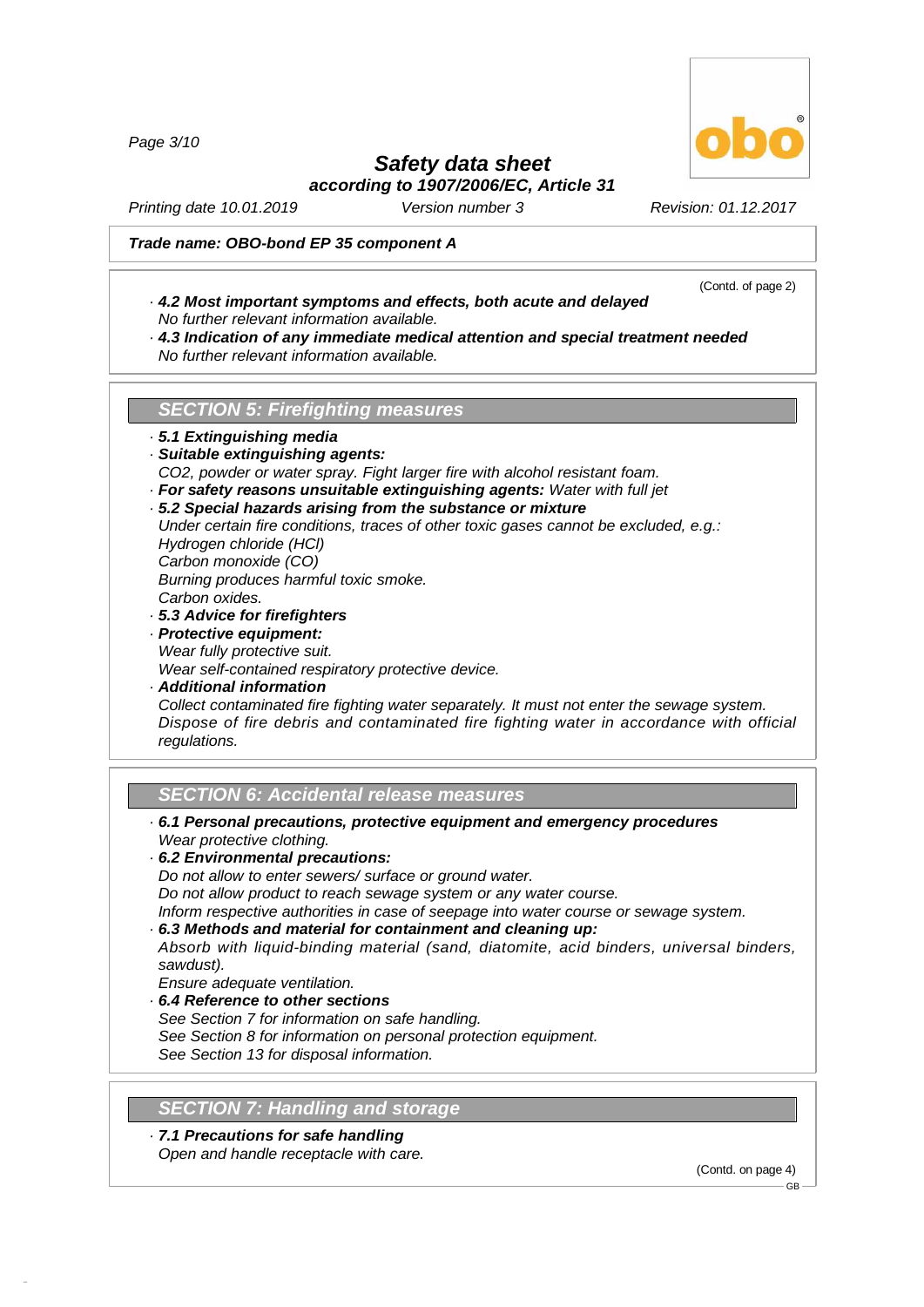*Page 4/10*

# *Safety data sheet*

*according to 1907/2006/EC, Article 31*

*Printing date 10.01.2019 Version number 3 Revision: 01.12.2017*

# *Trade name: OBO-bond EP 35 component A*

*Ensure good ventilation/exhaustion at the workplace. Prevent formation of aerosols.*

*· Information about fire - and explosion protection: No special measures required.*

- *· 7.2 Conditions for safe storage, including any incompatibilities*
- *· Storage:*

*· Requirements to be met by storerooms and receptacles: No special requirements.*

- *· Information about storage in one common storage facility: Store away from foodstuffs.*
- *· Further information about storage conditions:*
- *Protect from heat and direct sunlight.*

*Please stir or shake thoroughly before use!*

- *Protect against frost and heat.*
- *Keep container tightly closed.*

*· 7.3 Specific end use(s) No further relevant information available.*

*SECTION 8:Exposure controls/personal protection*

*· Additional information about design of technical facilities: No further data; see item 7.*

- *· 8.1 Control parameters*
- *· Ingredients with limit values that require monitoring at the workplace:*

*The product does not contain any relevant quantities of materials with critical values that have to be monitored at the workplace.*

*· Additional information: The lists valid during the making were used as basis.*

- *· 8.2 Exposure controls*
- *· Personal protective equipment:*
- *· General protective and hygienic measures:*
- *Keep away from foodstuffs, beverages and feed. Immediately remove all soiled and contaminated clothing*

*Wash hands before breaks and at the end of work.*

*Avoid contact with the eyes and skin.*

*· Respiratory protection:*

*In case of exceeding the limit value.*

*Filter A2/P2*

48.0.6

*In case of brief exposure or low pollution use respiratory filter device. In case of intensive or longer exposure use self-contained respiratory protective device.*

*· Protection of hands:*

*Protective gloves*

*For the permanent contact gloves made of Nitril with a layer thickness of at least 0.20 mm are suitable. The penetration time of this glove material is 480 minutes.*

*The glove material has to be according the requirement of EU-guideline 89/686/EWG and the resulting norm EN374, for example KCL Dermatril P,Art. 0743. The above mentioned penetration times are based on laboratory measurements of KCL according to EN 374.*

*This recommendation is only valid for the product, which is delivered from us and only for the intended mentioned application. Regarding dissolution or mixing with other substances please contact suppliers of CE-approved gloves. (For example KCL GmbH, D-36124 Eichenzell, internet: [www.kcl.de\)](rn)*

*OBO gives this recommendation in good faith, without liability for any claims arising from the recommendation or the use of the suggested protection gloves.*

(Contd. on page 5) GB



(Contd. of page 3)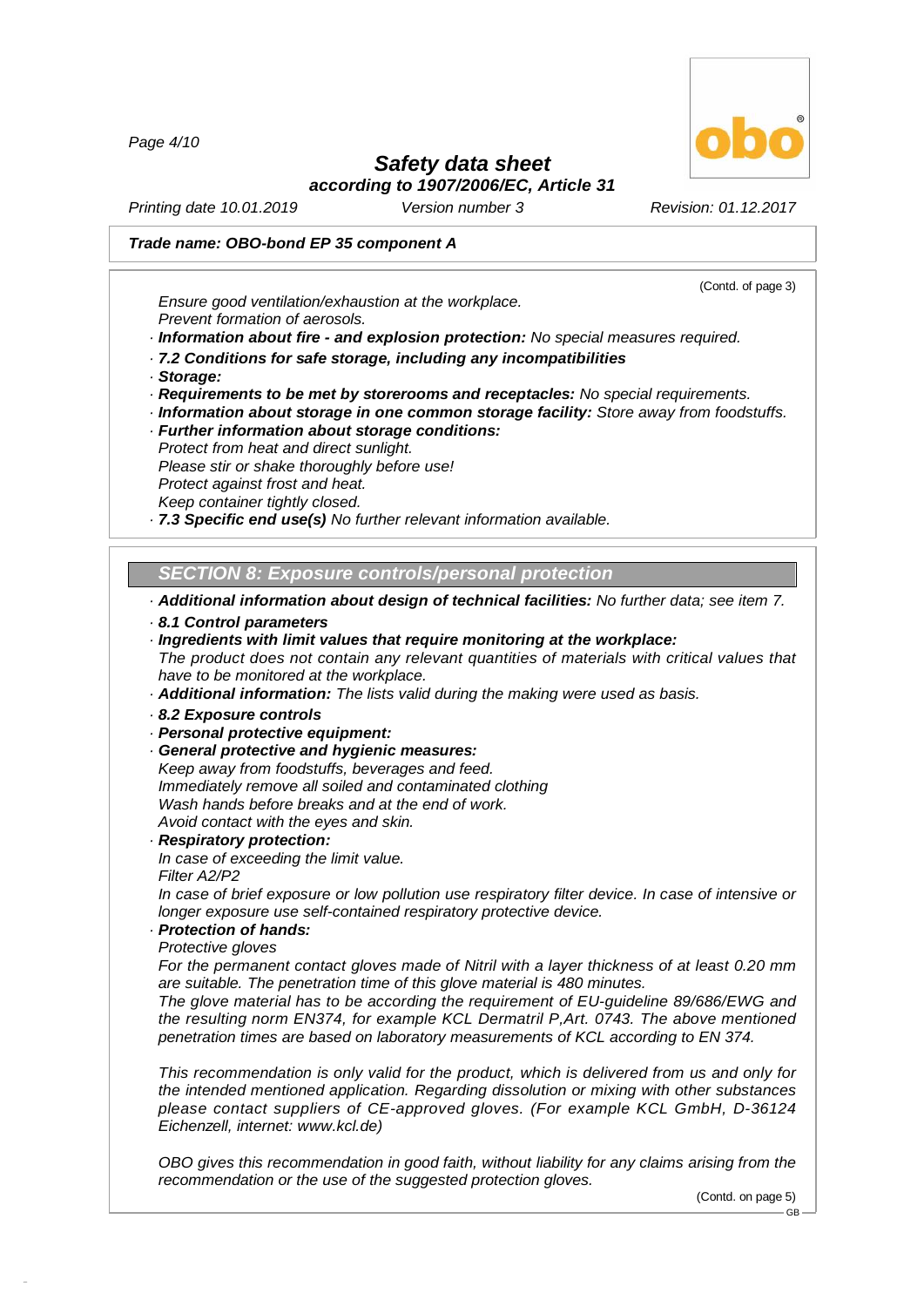*Page 5/10*

# *Safety data sheet*

*according to 1907/2006/EC, Article 31*

*Printing date 10.01.2019 Version number 3 Revision: 01.12.2017*

# *Trade name: OBO-bond EP 35 component A*

#### (Contd. of page 4)

*· Material of gloves The selection of the suitable gloves does not only depend on the material, but also on further marks of quality and varies from manufacturer to manufacturer. As the product is a preparation of several substances, the resistance of the glove material can not be calculated in advance and has therefore to be checked prior to the application.*

*· Eye protection:*



48.0.6

*Tightly sealed goggles*

*· Body protection: Protective work clothing*

| SECTION 9: Physical and chemical properties |  |  |
|---------------------------------------------|--|--|
|                                             |  |  |

| 9.1 Information on basic physical and chemical properties    |                                               |
|--------------------------------------------------------------|-----------------------------------------------|
| <b>General Information</b>                                   |                                               |
| · Appearance:<br>Form:                                       | Fluid                                         |
| Colour:                                                      | Light yellow                                  |
| · Odour:                                                     | Characteristic                                |
| Odour threshold:                                             | Not determined.                               |
| · pH-value:                                                  | Not determined.                               |
| Change in condition                                          |                                               |
| Melting point/freezing point:                                | Undetermined.                                 |
| Initial boiling point and boiling range: >200 °C (DIN 53171) |                                               |
| · Flash point:                                               | >110 °C (c.c.)                                |
| · Flammability (solid, gas):                                 | Not applicable.                               |
| Decomposition temperature:                                   | Not determined.                               |
| · Auto-ignition temperature:                                 | Product is not selfigniting.                  |
| · Explosive properties:                                      | Product does not present an explosion hazard. |
| <b>Explosion limits:</b>                                     |                                               |
| Lower:                                                       | Not determined.                               |
| <b>Upper:</b>                                                | Not determined.                               |
| · Vapour pressure:                                           | Not determined.                               |
| ⋅ Density at 20 °C:                                          | 1.15 $g/cm^3$ (ISO 2811)                      |
| · Relative density                                           | Not determined.                               |
| · Vapour density                                             | Not determined.                               |
| · Evaporation rate                                           | Not determined.                               |
| · Solubility in / Miscibility with                           |                                               |
| water:                                                       | Not miscible or difficult to mix.             |

(Contd. on page 6)

 $-$  GB-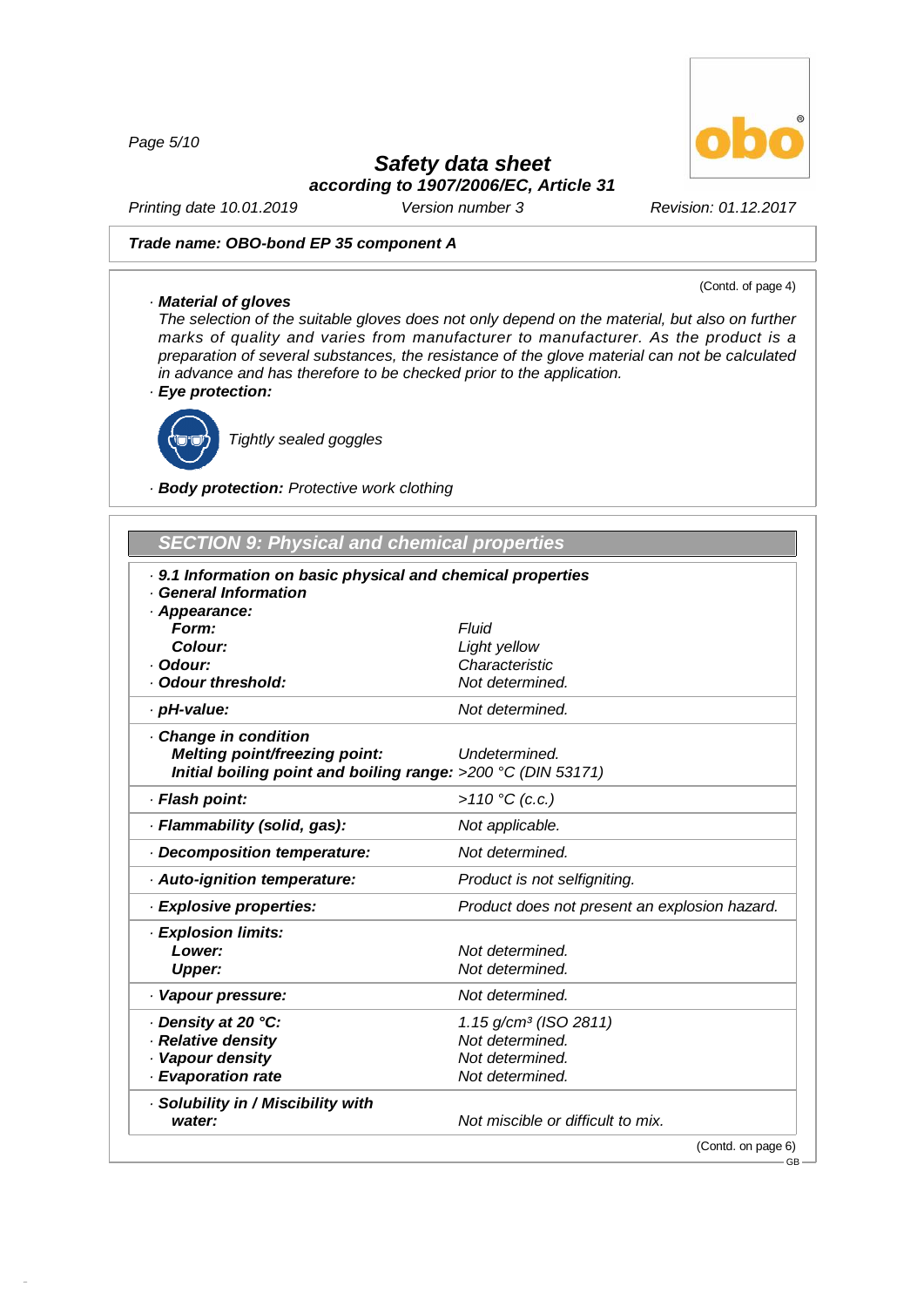*Page 6/10*



# *Safety data sheet according to 1907/2006/EC, Article 31*

*Printing date 10.01.2019 Version number 3 Revision: 01.12.2017*

#### *Trade name: OBO-bond EP 35 component A*

|                                           | (Contd. of page 5)                         |
|-------------------------------------------|--------------------------------------------|
| · Partition coefficient: n-octanol/water: | Not determined.                            |
| · Viscosity:                              |                                            |
| Dynamic:                                  | Not determined.                            |
| Kinematic:                                | Not determined.                            |
| · Solvent content:                        |                                            |
| <b>Organic solvents:</b>                  | $0.0\%$                                    |
| . 9.2 Other information                   | No further relevant information available. |

# *SECTION 10: Stability and reactivity*

- *· 10.1 Reactivity No further relevant information available.*
- *· 10.2 Chemical stability*
- *· Thermal decomposition / conditions to be avoided:*
- *No decomposition if used according to specifications.*
- *· 10.3 Possibility of hazardous reactions*
- *Exothermic polymerisation. May produce violent reactions with bases and numerous organic substances including alcohols and amines.*
- *· 10.4 Conditions to avoid No further relevant information available.*
- *· 10.5 Incompatible materials: Strong acids and strong base. Strong oxidizing agents.*
- *· 10.6 Hazardous decomposition products:*
- *Irritant gases/vapours*

*In case of incomplete burning poisonous gases are developing, which contain mainly carbon monoxide and carbon dioxide.*

### *SECTION 11: Toxicological information*

*· 11.1 Information on toxicological effects*

*· Acute toxicity Based on available data, the classification criteria are not met.*

#### *· LD/LC50 values relevant for classification:*

*25068-38-6 reaction product: bisphenol-A-(epichlorhydrin) epoxy resin (number average molecular weight = 700)*

*Oral LD50 11,400 mg/kg (rat)*

*Dermal LD50 2,001 mg/kg (rabbit)*

- *· Primary irritant effect:*
- *· Skin corrosion/irritation*
- *Causes skin irritation.*

48.0.6

- *· Serious eye damage/irritation*
- *Causes serious eye irritation.*
- *· Respiratory or skin sensitisation*
- *May cause an allergic skin reaction.*
- *· Additional toxicological information: sensitizing*
- *· CMR effects (carcinogenity, mutagenicity and toxicity for reproduction)*
- *· Germ cellmutagenicity Based on available data, the classification criteria are not met.*

(Contd. on page 7)

GB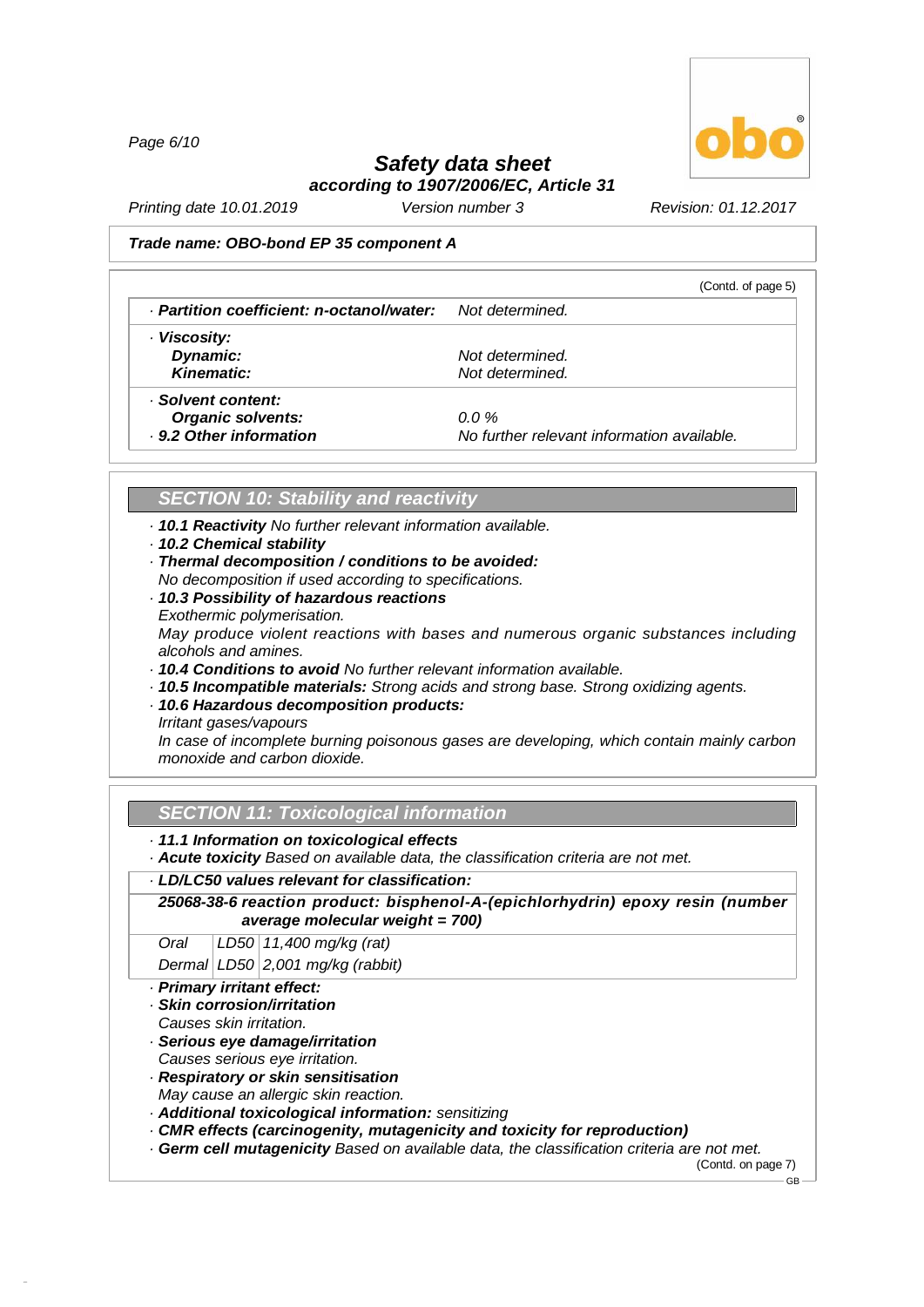*Page 7/10*

# *Safety data sheet according to 1907/2006/EC, Article 31*

*Printing date 10.01.2019 Version number 3 Revision: 01.12.2017*

#### *Trade name: OBO-bond EP 35 component A*

(Contd. of page 6)

GB

- *· Carcinogenicity Based on available data, the classification criteria are not met.*
- *· Reproductive toxicity Based on available data, the classification criteria are not met.*
- *· STOT-single exposure Based on available data, the classification criteria are not met.*
- *· STOT-repeated exposure Based on available data, the classification criteria are not met.*
- *· Aspiration hazard Based on available data, the classification criteria are not met.*

*SECTION 12: Ecological information*

*· 12.1 Toxicity*

*· Aquatic toxicity:*

*25068-38-6 reaction product: bisphenol-A-(epichlorhydrin) epoxy resin (number average molecular weight = 700)*

*LC50 (96 h) 220 mg/l (Al)*

*1.5-7.7 mg/l (Rainbow trout)*

*EC 50 (24 h) 1.1-3.6 mg/l (daphnia magna)*

- *· 12.2 Persistence and degradability No further relevant information available.*
- *· 12.3 Bioaccumulative potential No further relevant information available.*
- *· 12.4 Mobility in soil No further relevant information available.*
- *· Ecotoxical effects:*
- *· Remark: Toxic for fish*
- *· Additional ecological information:*
- *· General notes:*

*Also poisonous for fish and plankton in water bodies.*

*Toxic for aquatic organisms*

*Water hazard class 2 (German Regulation) (Self-assessment): hazardous for water Do not allow product to reach ground water, water course or sewage system. Danger to drinking water if even small quantities leak into the ground.*

- *· 12.5 Results of PBT and vPvB assessment*
- *· PBT: Not applicable.*
- *· vPvB: Not applicable.*

*· 12.6 Other adverse effects No further relevant information available.*

#### *SECTION 13: Disposal considerations*

#### *· 13.1 Waste treatment methods*

*· Recommendation*

*Must not be disposed together with household garbage. Do not allow product to reach sewage system.*

*· Waste disposal key:*

48.0.6

*The Waste-Key-Numbers have to be given from the waste-producer depending on the respective trade. Therefore no information can be stated from the manufacturer.*

| · European waste catalogue                         |
|----------------------------------------------------|
| $HP 4$   Irritant - skin irritation and eye damage |
| HP 13 Sensitising                                  |
| HP 14 Ecotoxic                                     |
| (Contd. on page 8)                                 |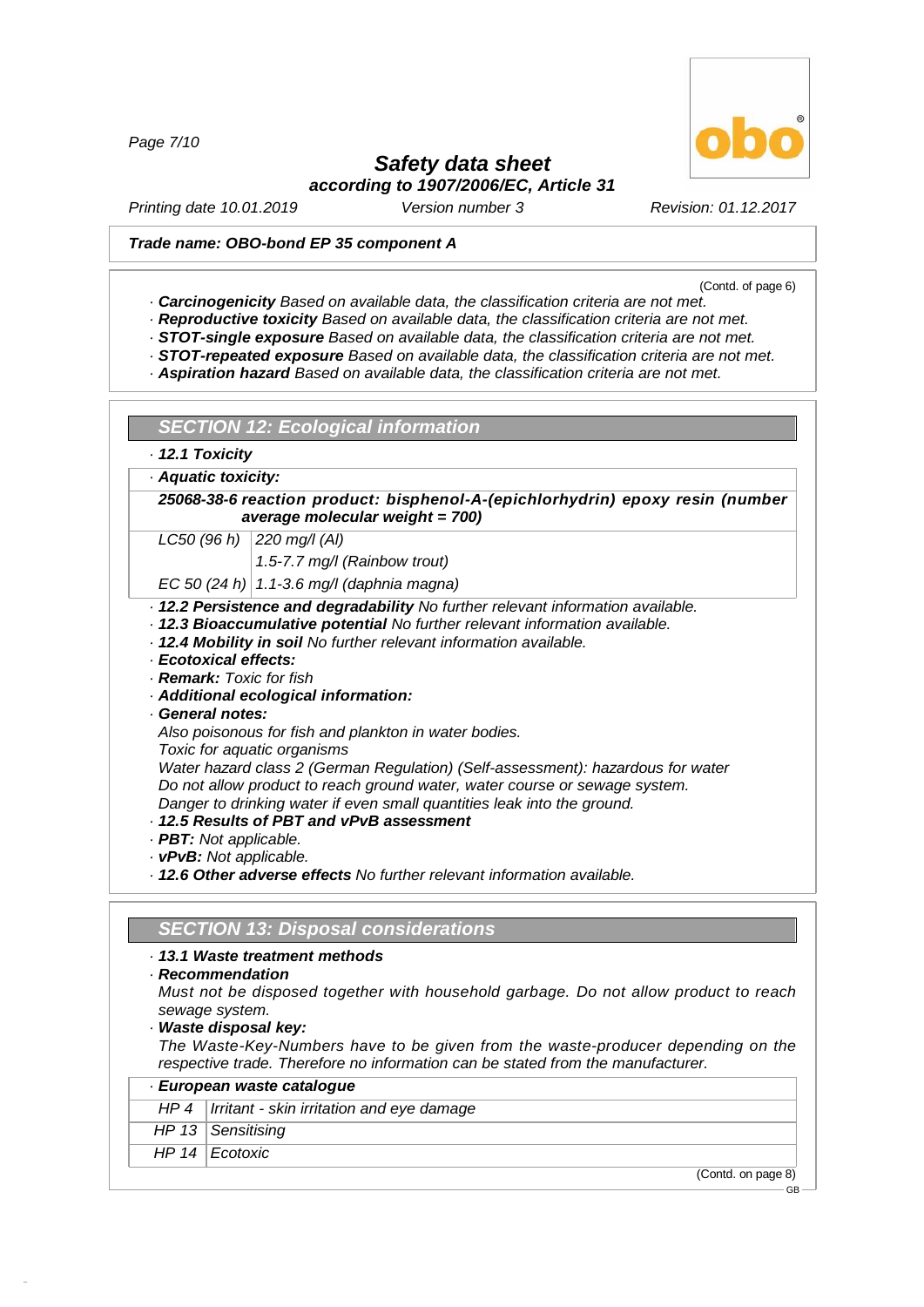*Page 8/10*

48.0.6

# *Safety data sheet according to 1907/2006/EC, Article 31*

(Contd. of page 7)

*Printing date 10.01.2019 Version number 3 Revision: 01.12.2017*

*Trade name: OBO-bond EP 35 component A*

# *· Uncleaned packaging:*

*· Recommendation: Disposal must be made according to official regulations.*

| · 14.1 UN-Number<br>· ADR, IMDG, IATA<br>14.2 UN proper shipping name<br>· ADR<br>· IMDG<br>· IATA<br>14.3 Transport hazard class(es)<br>· ADR, IMDG, IATA<br>· Class<br>· Label<br>14.4 Packing group | <b>UN3082</b><br><b>MARINE POLLUTANT</b><br>SUBSTANCE, LIQUID, N.O.S. (epoxy resin)<br>articles.<br>9<br>Ш                                                                       |
|--------------------------------------------------------------------------------------------------------------------------------------------------------------------------------------------------------|----------------------------------------------------------------------------------------------------------------------------------------------------------------------------------|
|                                                                                                                                                                                                        | SUBSTANCE, LIQUID, N.O.S. (epoxy resin)                                                                                                                                          |
|                                                                                                                                                                                                        | 3082 ENVIRONMENTALLY HAZARDOUS<br>ENVIRONMENTALLY HAZARDOUS<br>SUBSTANCE, LIQUID, N.O.S. (epoxy resin),<br>ENVIRONMENTALLY HAZARDOUS<br>9 Miscellaneous dangerous substances and |
|                                                                                                                                                                                                        |                                                                                                                                                                                  |
|                                                                                                                                                                                                        |                                                                                                                                                                                  |
|                                                                                                                                                                                                        |                                                                                                                                                                                  |
|                                                                                                                                                                                                        |                                                                                                                                                                                  |
|                                                                                                                                                                                                        |                                                                                                                                                                                  |
|                                                                                                                                                                                                        |                                                                                                                                                                                  |
|                                                                                                                                                                                                        |                                                                                                                                                                                  |
|                                                                                                                                                                                                        |                                                                                                                                                                                  |
|                                                                                                                                                                                                        |                                                                                                                                                                                  |
|                                                                                                                                                                                                        |                                                                                                                                                                                  |
|                                                                                                                                                                                                        |                                                                                                                                                                                  |
|                                                                                                                                                                                                        |                                                                                                                                                                                  |
|                                                                                                                                                                                                        |                                                                                                                                                                                  |
| · ADR, IMDG, IATA                                                                                                                                                                                      |                                                                                                                                                                                  |
| · 14.5 Environmental hazards:                                                                                                                                                                          | Product contains environmentally hazardous                                                                                                                                       |
|                                                                                                                                                                                                        | substances: epoxy resin                                                                                                                                                          |
| · Marine pollutant:                                                                                                                                                                                    | Yes                                                                                                                                                                              |
|                                                                                                                                                                                                        | Symbol (fish and tree)                                                                                                                                                           |
| · Special marking (ADR):                                                                                                                                                                               | Symbol (fish and tree)                                                                                                                                                           |
| · Special marking (IATA):                                                                                                                                                                              | Symbol (fish and tree)                                                                                                                                                           |
| 14.6 Special precautions for user                                                                                                                                                                      | Warning: Miscellaneous dangerous                                                                                                                                                 |
|                                                                                                                                                                                                        | substances and articles.                                                                                                                                                         |
| · Danger code (Kemler):                                                                                                                                                                                | 90                                                                                                                                                                               |
| · EMS Number:                                                                                                                                                                                          | $F-A, S-F$                                                                                                                                                                       |
| · Stowage Category                                                                                                                                                                                     | A                                                                                                                                                                                |
| 14.7 Transport in bulk according to Annex                                                                                                                                                              |                                                                                                                                                                                  |
| Il of Marpol and the IBC Code                                                                                                                                                                          | Not applicable.                                                                                                                                                                  |
| · Transport/Additional information:                                                                                                                                                                    |                                                                                                                                                                                  |
| $·$ ADR                                                                                                                                                                                                |                                                                                                                                                                                  |
| <b>Limited quantities (LQ)</b> .                                                                                                                                                                       | 51                                                                                                                                                                               |
| · Excepted quantities (EQ)                                                                                                                                                                             | Code: E1                                                                                                                                                                         |
|                                                                                                                                                                                                        | Maximum net quantity per inner packaging:                                                                                                                                        |
|                                                                                                                                                                                                        | 30 ml                                                                                                                                                                            |
|                                                                                                                                                                                                        | Maximum net quantity per outer packaging:<br>1000 ml                                                                                                                             |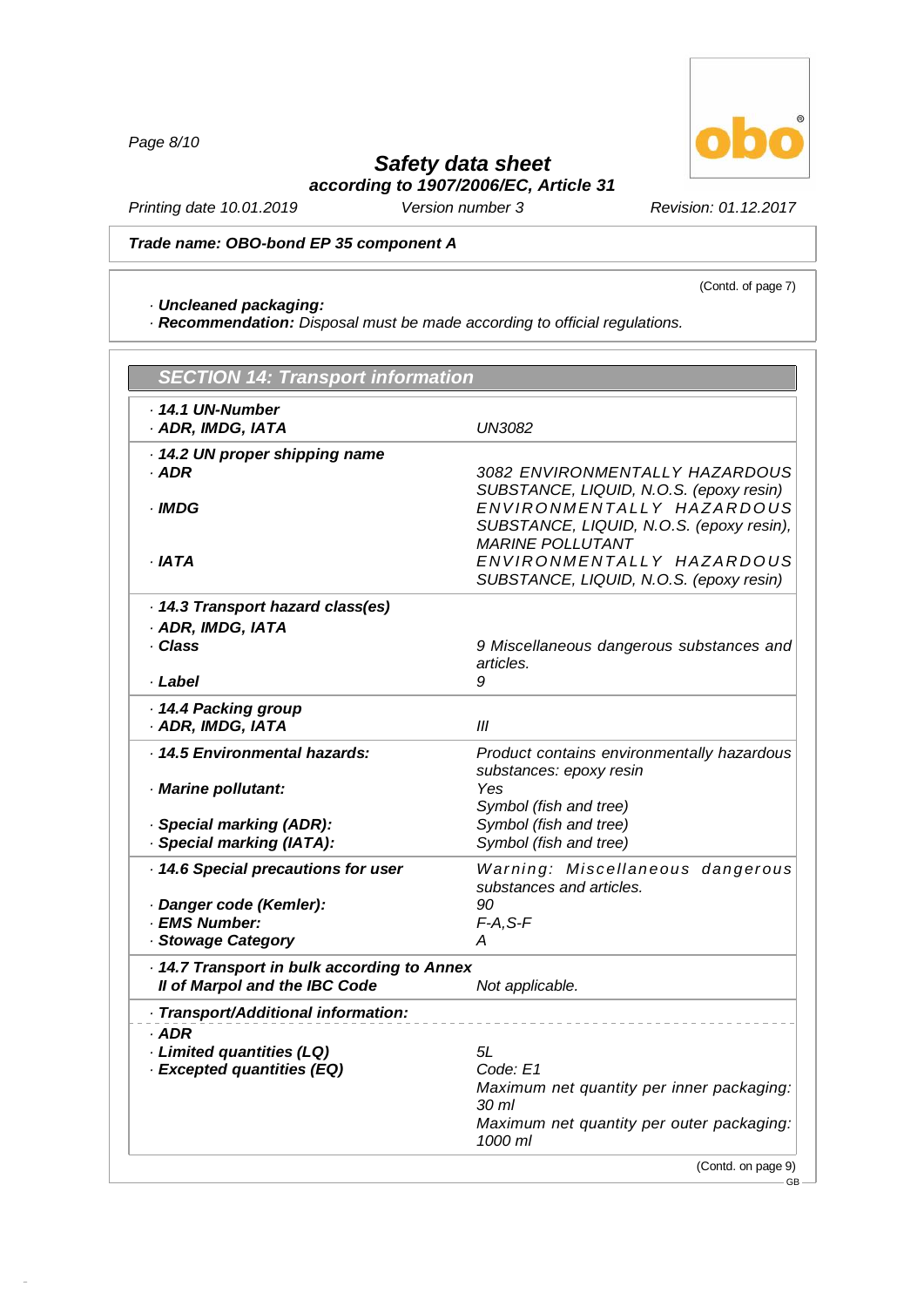*Page 9/10*



# *Safety data sheet*

*according to 1907/2006/EC, Article 31*

*Printing date 10.01.2019 Version number 3 Revision: 01.12.2017*

#### *Trade name: OBO-bond EP 35 component A*

| (Contd. of page 8)                        |
|-------------------------------------------|
| 3                                         |
|                                           |
| 5L                                        |
| Code: E1                                  |
| Maximum net quantity per inner packaging: |
| 30 <sub>ml</sub>                          |
| Maximum net quantity per outer packaging: |
| $1000$ ml                                 |
| 3082 ENVIRONMENTALLY<br>UN –              |
| HAZARDOUS SUBSTANCE, LIQUID, N.O.S.       |
| (EPOXY RESIN), 9, III                     |
|                                           |

# *SECTION 15: Regulatory information*

*· 15.1 Safety, health and environmental regulations/legislation specific for the substance or mixture*

*· Directive 2012/18/EU*

*· Named dangerous substances - ANNEX I None of the ingredients is listed.*

- *· Seveso category E2 Hazardous to the Aquatic Environment*
- *· Qualifying quantity (tonnes) for the application of lower-tier requirements 200 t*
- *· Qualifying quantity (tonnes) for the application of upper-tier requirements 500 t*
- *· REGULATION (EC) No 1907/2006 ANNEX XVII Conditions of restriction: 3*

*· National regulations:*

*· VOC (EC) 0.00 %*

*Class Share in % III 30.0*

*· Waterhazard class: Water hazard class 2 (Self-assessment): hazardous for water.*

*· Other regulations, limitations and prohibitive regulations*

*· Substances of very high concern (SVHC) according to REACH, Article 57*

*No substances of very high concern contained resp. below the limit.*

#### *· 15.2 Chemical safety assessment:*

*A Chemical Safety Assessment has not been carried out.*

# *SECTION 16: Other information*

*This information is based on our present knowledge. However, this shall not constitute a guarantee for any specific product features and shall not establish a legally valid contractual relationship.*

### *· Relevant phrases*

48.0.6

*H312 Harmful in contact with skin. H315 Causes skin irritation. H317 May cause an allergic skin reaction. H319 Causes serious eye irritation. H332 Harmful if inhaled.*

(Contd. on page 10)

GB